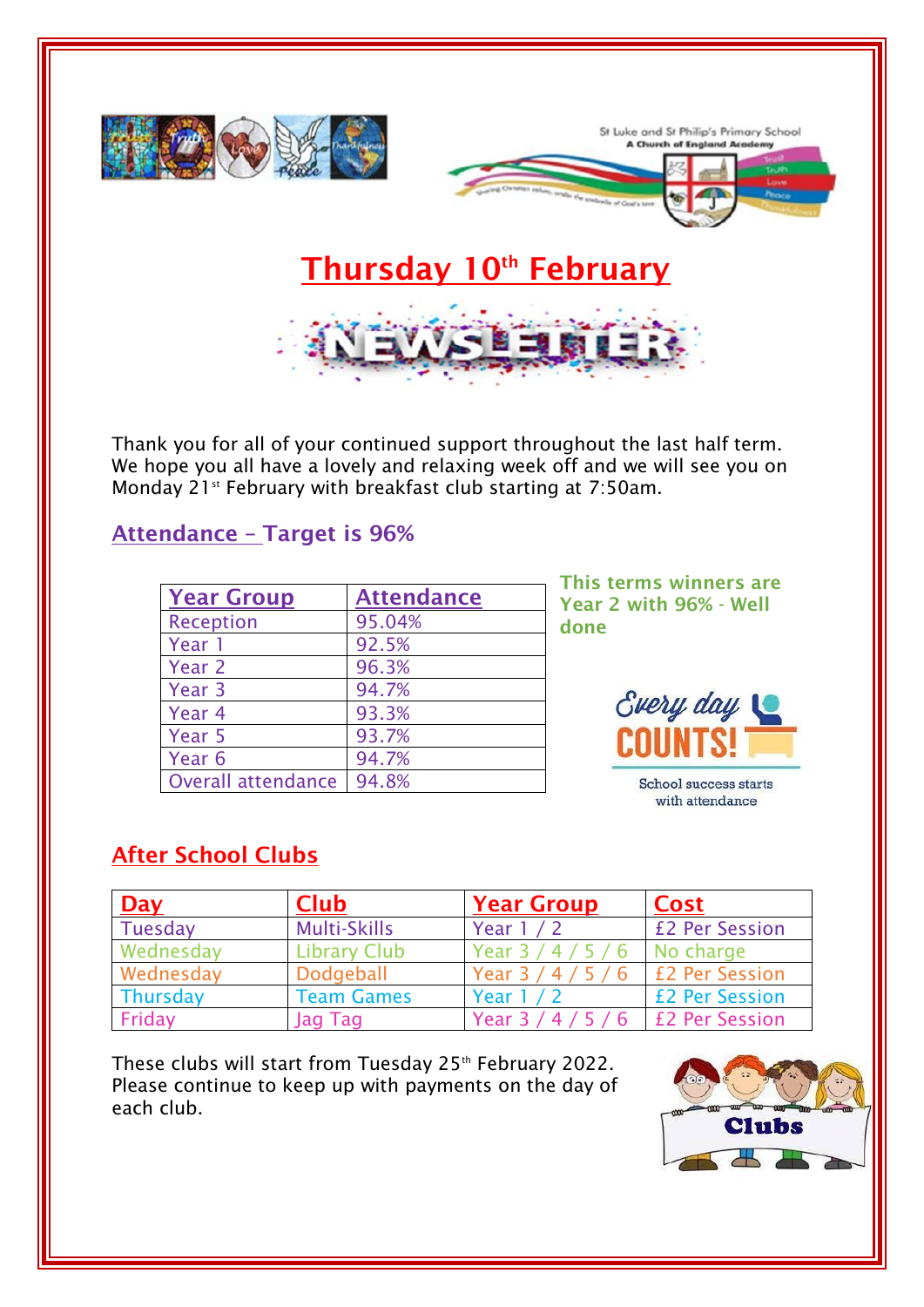## **Pupil Voice**

A message from our Headboy and Headgirl:



The theme this term was truthfulness. As a school, we have been exploring how to to our our faith.

This leads to our worship team who also<br>booked at truthsulpess this term. They have been moted at humaniques and writing prayers based<br>researching bible quotes and writing prayers based<br>araind our value. The worship team ted an not Kelling Lies.

This also links to our saler internet Dayswhere respect online. We would like to remind everyone to be kind online and consider the

During the terms we also had a santastic<br>personnance by our Reception class. Well done

We are looking Sormand to eriding the term

Happy Holidays Srom Headboy and Headgirll

## **Breakfast Club**

Our Breakfast Club is currently open to all pupils each day.

Please contact the school office if you wish for your child to start attending. Children are to arrive at 7:50AM.

The cost of this is £1 per session or 50p if your child is entitled to Free School Meals. We also now have a new Breakfast Club sign-

the children have given him a name- Meet Jacob!